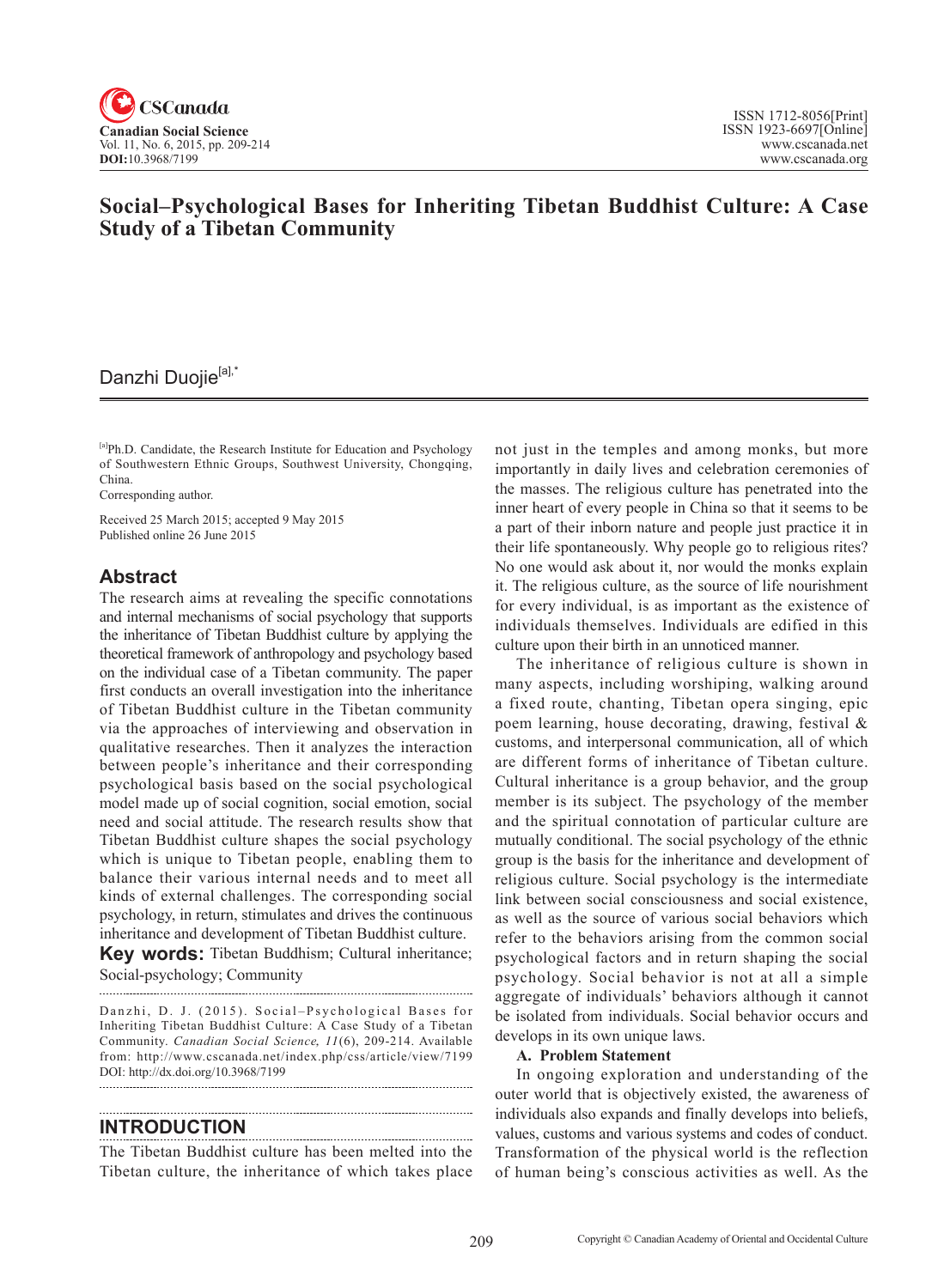intermediary link between the objective world and human being's awareness, social psychology has the function of linking the social existence with the social awareness. Groups of different culture develop corresponding behavioral models based on social psychology. As a result, only after we understand the social psychological basis behind various social behaviors can we deeply understand the social psychological mechanisms for the inheritance of Tibetan Buddhist culture. After sorting out the various categories of social psychology that influence the social behaviors, the paper summarizes them into four factors, namely social cognition, social emotion, social attitude, and social need.

#### **B. Background to the Study**

The internal basis for the formation and existence of religious culture rests with the shared psychological need of the ethnic group, and its development and involvement form the shared value orientation of the ethnic group, constituting the important basis of ethnic identity. Religious culture plays a significant role in dealing with the masses' daily life norms, psychological conflicts and group relations. The inheritance and development of religious culture is the important issue not only influencing the development of regional economy and culture, but also interfering with development of a harmonious society. Cultural inheritance is not just dominant, visible, material and behavioral transmission and continuation, but more importantly the implicit inheritance of concepts, attitudes and values internalized by the masses.

Since human being becomes a social group, religion comes into being in the society as a key social behavior that functions to cultivate and enhance the sociality of human being. For a long time, people lack understanding of religion, take religion to be superstitious, hold negative appraisals on religious culture, and hold wrong views on the reason for inheritance of religious culture. It will be conducive to solving the above-mentioned problems by taking inheritance of Tibetan Buddhism as the typical research object and reflecting on the inheritance and development of the ethnic religious culture from the underlying structure of social psychology.

# **1. RESEARCH METHODOLOGY**

#### **1.1 Sampling**

The approach we adopt is purposive sampling, namely to take samples that may provide maximum information about the research problem based on the research objective. There are 61 households in Xiang Ge Village located 70 kilometers east of Labrang Monastery, a large Tibetan Buddhist temple. Considering its large scale and long history, the village completely remains the various religious rites and traditional customs. We select six interviewees in all. Four of them are from the village, two men and two women respectively. The other two are the monks from the temple near the village. We only choose the individuals with extensive experiences and strong expression abilities as our interviewees.

## **1.2 Data Collection**

We collect data through open interviews, informal talks and field observations. The duration of each interview is about half an hour, and the place is in the house of the villagers or the monks' living quarters in the temple. We have recorded each interview after consent of the interviewees. After we return, we immediately write down what are recorded. I have talked with every interviewee for three times.

## **2. RESEARCH RESULTS**

## **2.1 Social Cognition Basis for Inheritance of Tibetan Buddhist Culture**

Everyone lives in a society made up with others. The social behavior of human being is not only oriented to others but also a responds to the behaviors of others. It primarily, however, relates to the response to others and their behaviors, as well as the perception and understanding of others and their behaviors. We call the perception and understanding of others and their behaviors and the laws thereof as social cognition which is the basis for social behaviors of human being. The inheritance of religious culture is also a social behavior, and the various behavioral modes and cultural symbols we see in Tibetan areas are formed on the basis of the long-term social cognition.

The social psychology of human being is existed and occurred in mutual influence and interaction between different persons, and it comprises the inner psychological process of human being and the explicit behavioral activities.(Sha, 1987) "The feeling, impression and judgment of a man and the prediction and assessment of reasons for his explicit activities are main processes his experiences in social cognition activities, which are interrelated, thus comprising the complete social cognition activities." Every ethnic group must interact with various environmental factors in the environment that inhabited by generations, and will intentionally or unintentionally make certain deductions and explanations on the various social behaviors taking place in the surroundings. Such deductions and explanations will define framework for people's future actions.

The social cognition basis for inheritance of Tibetan Buddhist culture can be summarized as follows:

### **2.1.1 People Keep Committing Evil Karma Throughout Their Lives, so Doing the Good Becomes the Main Objective in Their Daily Life**

Tibetan Buddhism holds that killing other lives is the supreme evil karma, while it is unavoidable in interaction with the nature for the purpose of survival. Therefore, both the secular masses and the monarchal monks should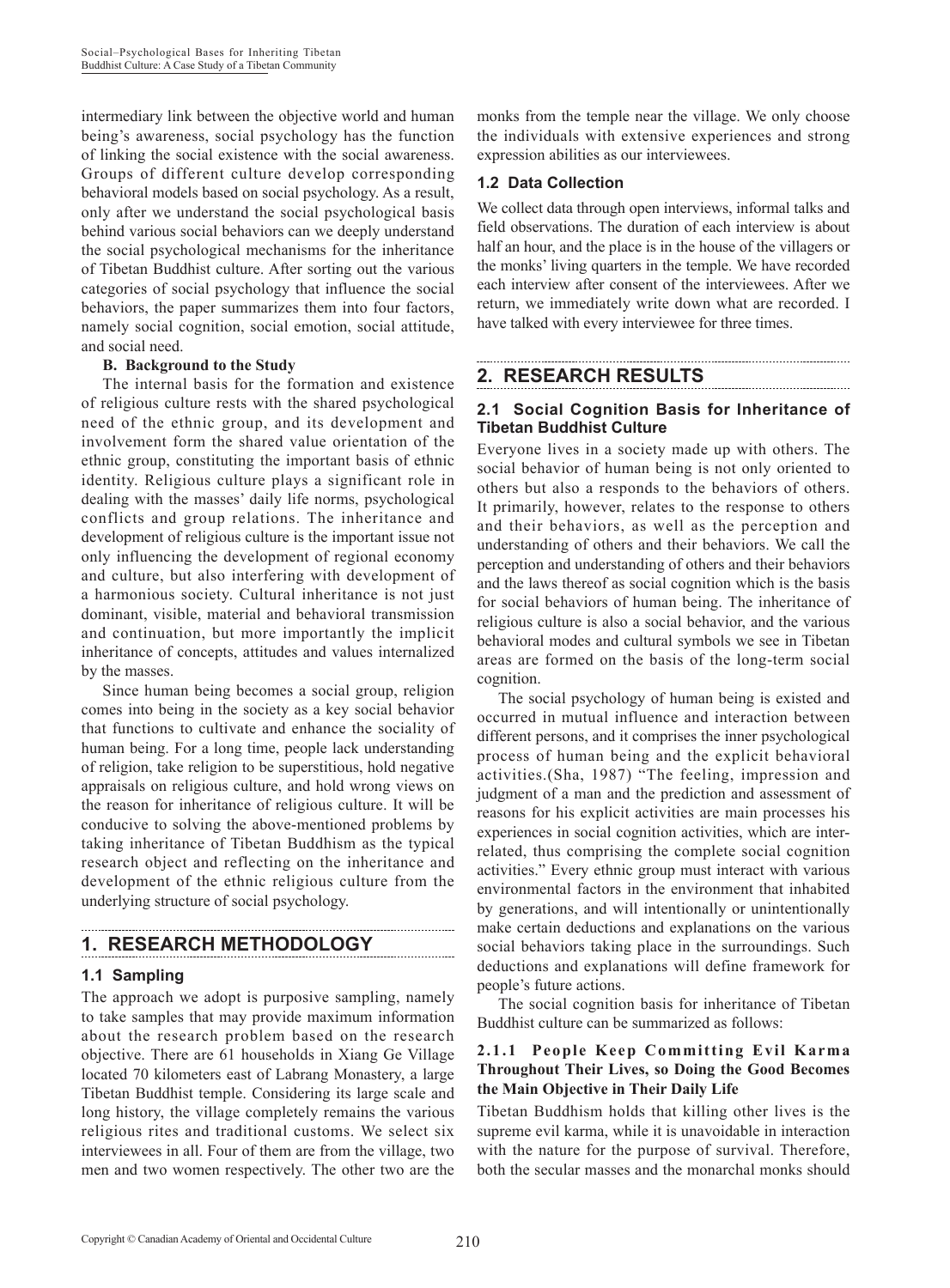do the good in various ways. Furthermore, the happiness and hardship of a man in his life are determined by his previous good or evil doings. One should therefore try to avoid commitment of evil karma and devote himself wholeheartedly to good doings in order to divorce himself and all lives in the world from the sufferings of all kinds in the future. The general Tibetan culture also judges all aspects of a man in behaving himself through such good and evil doings, thus finally forming this unique behavioral mode in this culture.

For "Yerexi" system, the term of Yerexi is three months in places with hot climate like India, and it is in this period that all lives recover and become most active. In view of that, any monk who goes out to make a fire, cook, boil water and sit on the ground would commit much evil karma that he fails to notice. A qualified monk, therefore, should stay in the temple for chanting and cultivation in this period without crossing the boundary stone near the temple. Yerexi rites, "Suojiang" and "Dizhan" are the most important codes of conduct in Buddhist temples.<sup>1</sup>

#### **2.1.2 Practicing Buddhist Culture Actively Is a Way of Doing the Good**

The unique view of life and the view of good and evil of Tibetan Buddhism have been integrated into people's concept system in the long-term historical process, and the goal-directed thinking of eliminating evil karmas and turning evil into good has always been guiding the interaction between man and man, man and nature and man and himself. Doctors can do good by saving the patient, teachers can do the good by delivering wisdom, and for ordinary people, doing the good in religious ways becomes the important source that makes their lives meaningful. For masses in Tibetan areas, the male, the female, the aged and the young can do the good by practicing religious culture in either formal occasions or daily lives, which specifically include chanting, walking around the white tower, rotating the Sutra cylinder, and praying.

As to why people spare great efforts to holding of "Mani" chanting ceremonies, the most popular claim is that people think they have committed a lot of evil karmas such as cutting down trees and weeding, so people circle out seven days by negotiation to do sincere praying and chant Sutra for the main purpose of eliminating their own evil karmas. Chanting Mani is not for the health and wellbeing of this life, but for elimination of all the evil karmas one has committed, so there are many old people in this chanting. They tell us that they will be blessed by the Buddha in the future life.<sup>2</sup>

#### **2.1.3 Karma of Good and Evil Are Taken as the Bases for Codes of Conduct**

In inheritance of Tibetan Buddhist culture, the logic of karma has gradually developed into the internal basis

for various codes of conduct for members of Tibetan culture in production and life. The explanation of Tibetan Buddhism on good and evil and their relationship shapes the shared value consciousness of the Tibetan people, which is manifested in interaction of daily life by the uniformness of cognitive attribution and orientation, imposing deep influences on thinking mode, behavioral mode, symbol creation and life interest of Tibetan people.

The older generations tell us that it is wrong to cut down trees especially near the holy mountains, which will incur numerous disasters, because there are holy spirits. If you cut down trees there, you will infuriate the holy spirits. In that case, you will be infected with Sores and your crops will be flooded. That is why no one cuts down trees near the holy mountains and the trees in such places are still well preserved now. Furthermore, the children should not roll down stones from the mountain top, or otherwise, they will bring them back to the top in their future life. Now we can see that although this is a claim used to frighten the children, it is actually not good to roll down the stone, which is possibly to damage the people or livestock at the foot of the mountain. In addition, it is not allowed to set fire on the mountain, because many small lives are growing there.<sup>3</sup>

## **2.2 Social Emotion Basis for Inheritance of Tibetan Buddhist Culture**

Social emotion is also a special social psychological process which is acquired in the socialization process, and also completed and developed continuously in this process. Social emotion, as a psychological feeling of individuals, is represented as a kind of stable and deep emotional experience, like sense of responsibility, sense of happiness and sense of grace, all of which profoundly show the combination of individual consciousness and group consciousness.

In the life of a man, the shared cultural mode of a group shapes the life style of an individual, and even the natural emotional bond of father-son or mother-son is branded with the shared cultural mode. The social emotion of the members of Tibetan culture has also been profoundly influenced by the religious culture. The tough life has endowed the Tibetan individuals with unique psychological features (Badeng, 2000). "People often internalize pain, overcome series of rational and emotional conflicts, reach harmony and unity between environment and themselves, and force themselves to adapt to various tough objective environments" Pursuit for Tibetan Buddhist culture is a kind of ultimate happiness, and only the social behaviors that are oriented to this goal can enable people to experience happiness, calmness and selfidentity. Going after calm and kind-hearted orientation of emotion can both drive and orient the social behaviors of members of Tibetan culture. Such a kind of social emotional urges people to dedicate themselves to practice of beliefs and to strive for this goal.

<sup>&</sup>lt;sup>1</sup> Interviewee: Gai Le from Tamshing Lhakhang, (a 41-year-old monk); interview time: July 16, 2012; place: Gai Le's living quarter. <sup>2</sup> Interviewee: Ka Maocuo from Xiang Ge Village (a 43-year-old female farmer); interview time: July 28, 2012; place: Home of Ka Maocuo.

<sup>&</sup>lt;sup>3</sup> Interviewee: Danzheng Jiabu from Xiang Ge Village (a 47-yearold male farmer); interview time: July 26, 2012; place: Home of Danzheng Jiabu.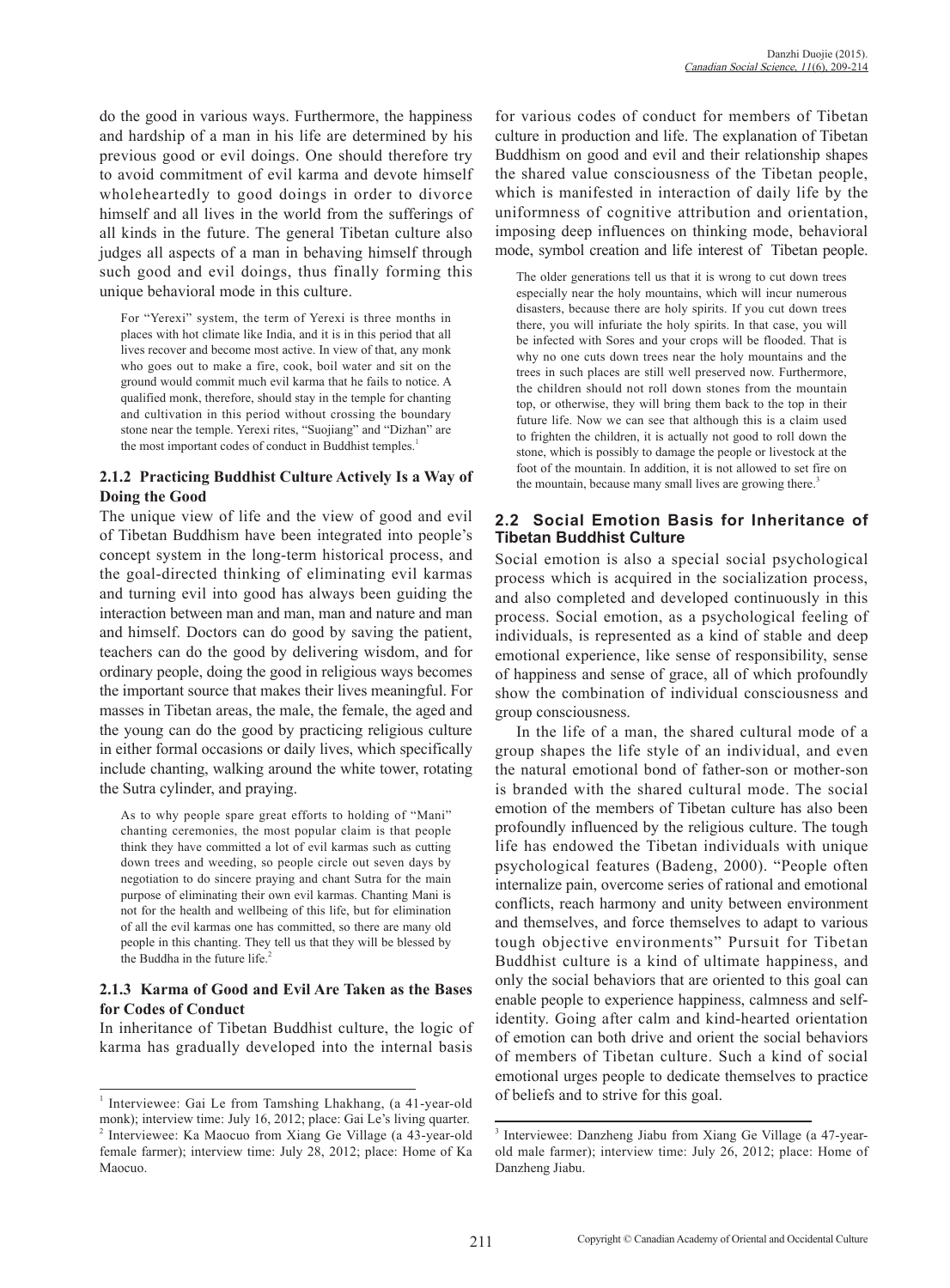The social emotional basis for inheritance of Tibetan Buddhist culture can be summarized as follows:

#### **2.2.1 Restore the Negative and Unbalanced Emotion to a Stable Level**

In daily life, the unbalanced emotion should be neutralized by good emotion in the deeper sense. This process is also an interactive activity between individual and himself, forming people's ability to adjust their emotion effectively. Considering that religious culture has been rooted in people's inner heart, practice of Buddhist culture can arouse active and harmonious psychological experiences in the deeper level, and therefore dissolving the various psychological conflicts in daily life. By targeting people's suffering to a nice final future, such suffering can be translated into an active emotion, thus eliminating many sources of negative emotion in life. Although it is hard to grasp the incentive mechanism for positive emotion in the deeper level, it can be concluded from the personal experiences of many individuals and illustrative examples in other aspects that this function is real.

It is sure that there are particular or specific experiences to describe the particular emotional experiences of religion. For example, when you are distracted and absent-minded, if you go to worship the Living Buddha, tell him your inner doubts and request him to hold corresponding rites for you, you will immediately feel calm in your inner heart after you leave, and become oddly happy. All these bad feelings just vanish in a flash.<sup>4</sup>

The eighth day and the fifteenth day of each month are the lucky days. If you are distracted and absent-minded, or feel alarmed for something, just go to the temple or the Buddhist hall in your village to light a butter lamp or incense and walk around a fixed route, and then you will restore the peace in your inner heart and have full of confidence.<sup>5</sup>

#### **2.2.2 Bestow Senses of Belonging and Safety on Individuals**

Practicing Buddhist culture actively is a way of doing the good, and accumulating good deeds is building an ultimate destination that is free from hardships for oneself and all lives. Family, ethnic group and nation are the sources of people's senses of belonging and safety, while the studious experiences in building an ultimate destination bestow deeper and superior senses of belonging and safety on people. From another point of view, there are varied ways of doing the good, which is reflected in all aspects of daily life, so the members of this culture can rely on continuous inheritance activities to acquire and enhance this emotion.

As soon as each spring festival ends, the Living Buddha would ask people to chant corresponding scriptures as well as hold other religious rites, and after you complete all the chanting tasks and Buddhist activities required by the Living Buddha, you will restore your heart to peace and serenity. The precious

Buddhist doctrines are not visible and cannot be touched, but once you run into a matter of life and death or a hopeless situation, you will know the influence of the Buddhist doctrines. We cannot tell you where the Buddha exactly is, but if you are pious enough; you will always be blessed by the Buddha unexpectedly $<sup>6</sup>$ </sup>

#### **2.2.3 Shape the Extensive and Harmonious Emotional World of Individuals**

The inheritance of religious culture is the unification process between cognition and emotion. From the perspective of emotion, the contents of its inheritance mainly relate to experiences of different types. The guidance and cultivation in a series of inheritance activities in actual life is beneficial for people's mental growth. By enriching the emotional world of individuals, people can have more profound understanding of life. The enrichment and perfection of individuals' emotional world are not only resulted from people's enjoyment of cultural wealth, but also reflects on the vitality of this culture. The life significance and existence value of individuals are realized in this process step by step.

The Buddhist activities fit in well with people's daily life in their arrangement. For example, after each spring festival, you will ask monks to chant Sutras for the New Year and hold all the Buddhist activities which you complete at the beginning of the year to pray for good harvest, family's health and smooth work in the New Year. When the tree leaves begin to wither in autumn and the crops have been harvested, you will then remember the late people, all the spiritual and material resources you are using now and the fact that your whole life is the gift of the late people. For the purpose of showing gratitude to them and blessing for them, you will hold Mani chanting ceremonies or ask monks to chant Sutras in your home, and conduct sacrificing activities. All these have become traditions, and you will just do it at the right time.<sup>7</sup>

#### **2.3 Social Need Basis for Inheritance of Tibetan Buddhist Culture**

The multifarious physiological needs of a man, including breathing, dieting, dwelling and clothing, are in vivo automatic balancing tendency and selection tendency caused by physiological deficiencies. Social needs are the proactive automatic balancing tendency and selection tendency caused by deficiencies in social life, and social need is a unique feeling existed in every society. In addition, social needs and physiological needs are interrelated. The latter is the material basis of the former and the former is the expansion and improvement of the latter. Tibetan Buddhist culture is the quintessence of Tibetan culture basically oriented to be a tradition which seeks wisdom from human beings themselves, and promotes development of social culture in an introspective manner. Religious culture, as a consequence, focuses more on satisfaction of man's spiritual needs than material needs.

<sup>4</sup> Interviewee: Ladai from Xiang Ge Village (a 54-year-old female farmer); interview time: July 24, 2010; place: Home of Ladai.

<sup>5</sup> Interviewee: Danmu Qianjia from Xiang Ge Village (a 59-year-old male farmer); interview time: July 23, 2012; place: Home of Danmu Qianjia.

<sup>6</sup> Ibid.

<sup>7</sup> Interviewee: Luo Zang from Tamshing Lhakhang, (a 46-year-old monk); interview time: July 15, 2012; place: Luo Zang's living quarter.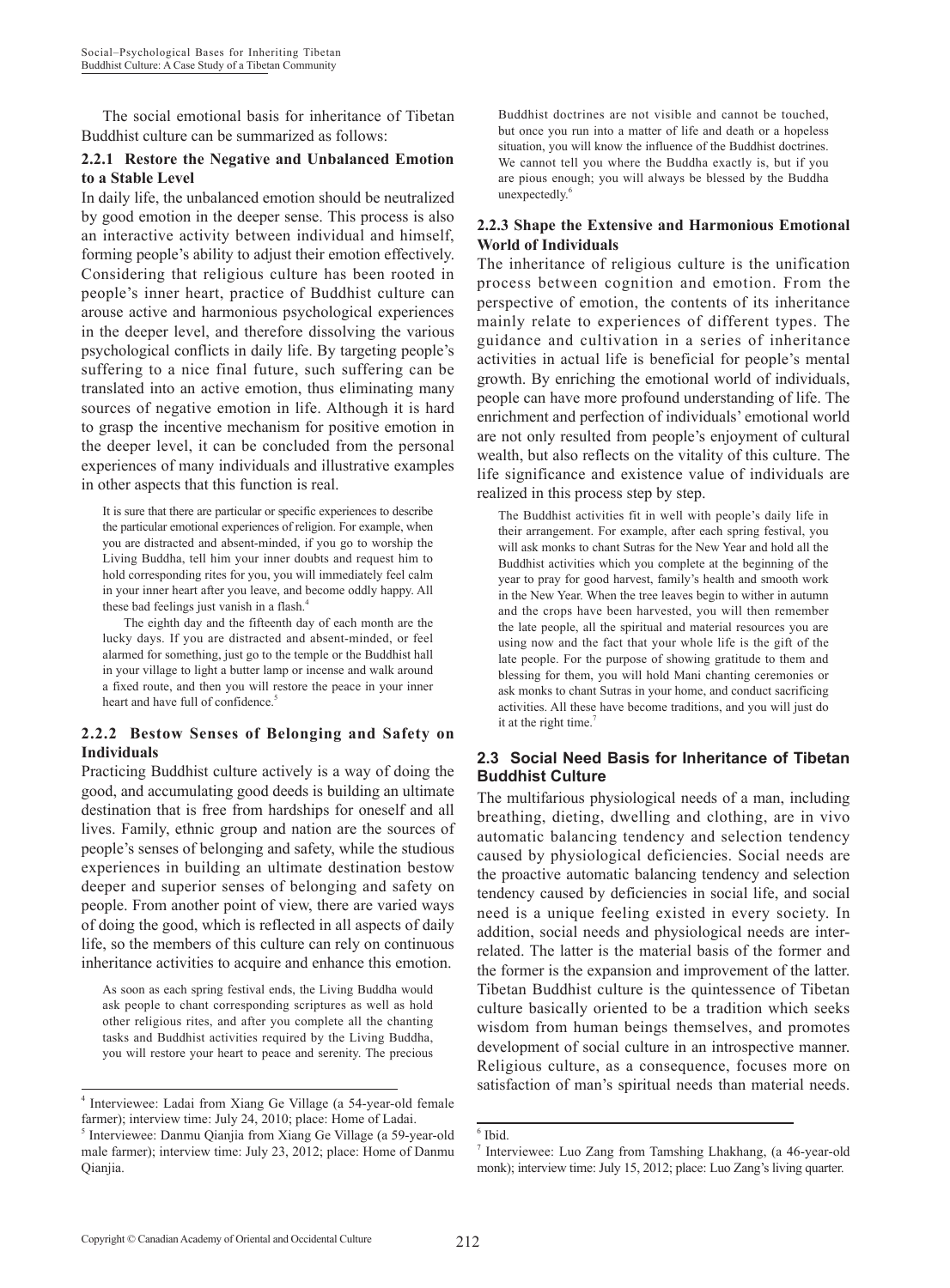In the successive development of Tibetan Buddhist culture, its ideological connotations have been completed and deepened, finally developing into systematic belief systems and constituting unique Tibetan social needs and behavioral frameworks.

The social need basis for inheritance of Tibetan Buddhist culture can be summarized as follows:

#### **2.3.1 Inheritance of Religious Culture Includes Satisfaction of Individuals' Needs at Both Material and Spiritual Level**

People have needs that should be satisfied either immediately or in the future. The immediate needs are more likely to be material, including plenteous fruits of labor, and curing of diseases, while future needs are more likely to be spiritual, including wellbeing for future life and blessing for the whole life. People's needs integrate both material and spiritual needs. One important function for practice of religious culture is to meet people's spiritual needs, including the needs for mental consolation, the needs for explanation and understanding of death, and the needs for external happiness.

"'Mani' chanting ceremony is held for wellbeing of the future life, but not for the blessing of this life. The more you do the good, the less you will be afraid of death. The aged would claim that it is not important when they die from now on, because they have repeated 'Mani' for billions of times. They show no fear for future life because no suffering would fall on them anymore. Worshiping 'Deke' is conducted for blessing of this life, such as for prosperous wealth, so both chanting and sacrificing are undertaken for different purposes to meet different needs."8

#### **2.3.2 Religious Beliefs Offer You Psychological Support When You Are in Dangers**

Except the natural processes of birth, death, illness and old age, people will go through other disasters in their life. In face of any crisis that is hard to bear, you may need a psychological support, in which process Tibetan Buddhist culture plays an indispensable role. As long as unpredictable dangers are threatening people, the needs for mental consolation in the face of such situations will always be there. This is also one of the reasons for the inheritance of religious cultures, including Tibetan Buddhist culture.

There are many such statements in daily life. For example, thanks to Buddha, or other I must have lost my life; I am sure that the Buddha will be always with you; and thanks to my sacrifice this morning, or otherwise I would have hit the skids today. Such examples involve relief of torture from disease, exemption from natural and man-made disasters, and protection in emergencies like car accident. To sum up, such statements are widespread.<sup>9</sup>

#### <sup>9</sup> Ibid

## **2.4 Social Attitude Basis for Inheritance of Tibetan Buddhist Culture**

Social attitude is a comprehensive psychological process made up of social cognition, social emotion and social motive. In inheritance of religious culture, religious beliefs first act on people's views of life and the world that will further act on individuals' cognition, emotion and motive (Zhou, 1997).

The situational regulation of cognition is mainly represented by the assessment and judgment of attitude object. When one assesses his own attitude object or living environment as being meaningless or unable to display his own abilities, then he will not go after it, thus conceiving pessimistic and negative attitude. Only on the condition that one assesses the attitude object or environment as being meaningful or able to display his own abilities will he conceive an optimistic and positive attitude.

The purpose of Tibetan Buddhist culture is to eradicate all perplexes in life, and to find out the significance and value of life via individuals' practices and efforts, so that individuals can form positive and optimistic attitude in face of changeable living environments. It is therefore a humanistic religion in some sense, and it puts the function of man in the first position.

The social attitude basis for inheritance of Tibetan Buddhist culture can be summarized as follows:

#### **2.4.1 Bless for All Lives in the World is the Main Attitude Characteristics**

Social attitude is a comprehensive embodiment of joint action of social cognition, social need and social emotion, and it is the direct factor that influences cultural inheritance. In inheritance of Tibetan Buddhist culture, people, most importantly, pray for all lives in the world to get away from the sufferings and gain happiness apart from holding religious activities for passing away of the aged or for harvest and safety of their own families. The social attitude that is mainly targeted for happiness of all lives in the world plays a governing role in communication between man and man, man and nature and man and himself, and such a typical social attitude of the member of Tibetan culture is embodied in the behavioral modes and cultural symbols of this group from time to time.

Activities of worshiping "Deke" have been held more and more frequently. Although everyone has different motives and purposes in his mind, a pious man should, if he worships "Deke", pray for the happiness of all living things, the long life of eminent monks and Living Buddha, the peace of the world, the harmony of environment, and the exemption from natural disasters. These are the main purposes of worshipping "Deke".<sup>10</sup>

**2.4.2 One Should Maintain Optimistic Beliefs and Practice Them Actively Whether He Is Protected or Not** Individuals' practice of religious culture is motived by their material or spiritual needs, including many praying

<sup>8</sup> Interviewee: Danzheng Jiabu from Xiang Ge Village (a 47-yearold male farmer); interview time: July 25, 2012; place: Home of Danzheng Jiabu.

<sup>&</sup>lt;sup>10</sup> Interviewee: Danmu Qianjia from Xiang Ge Village (a 59-yearold male farmer); interview time: July 23, 2012; place: Home of Danmu Qianjia.